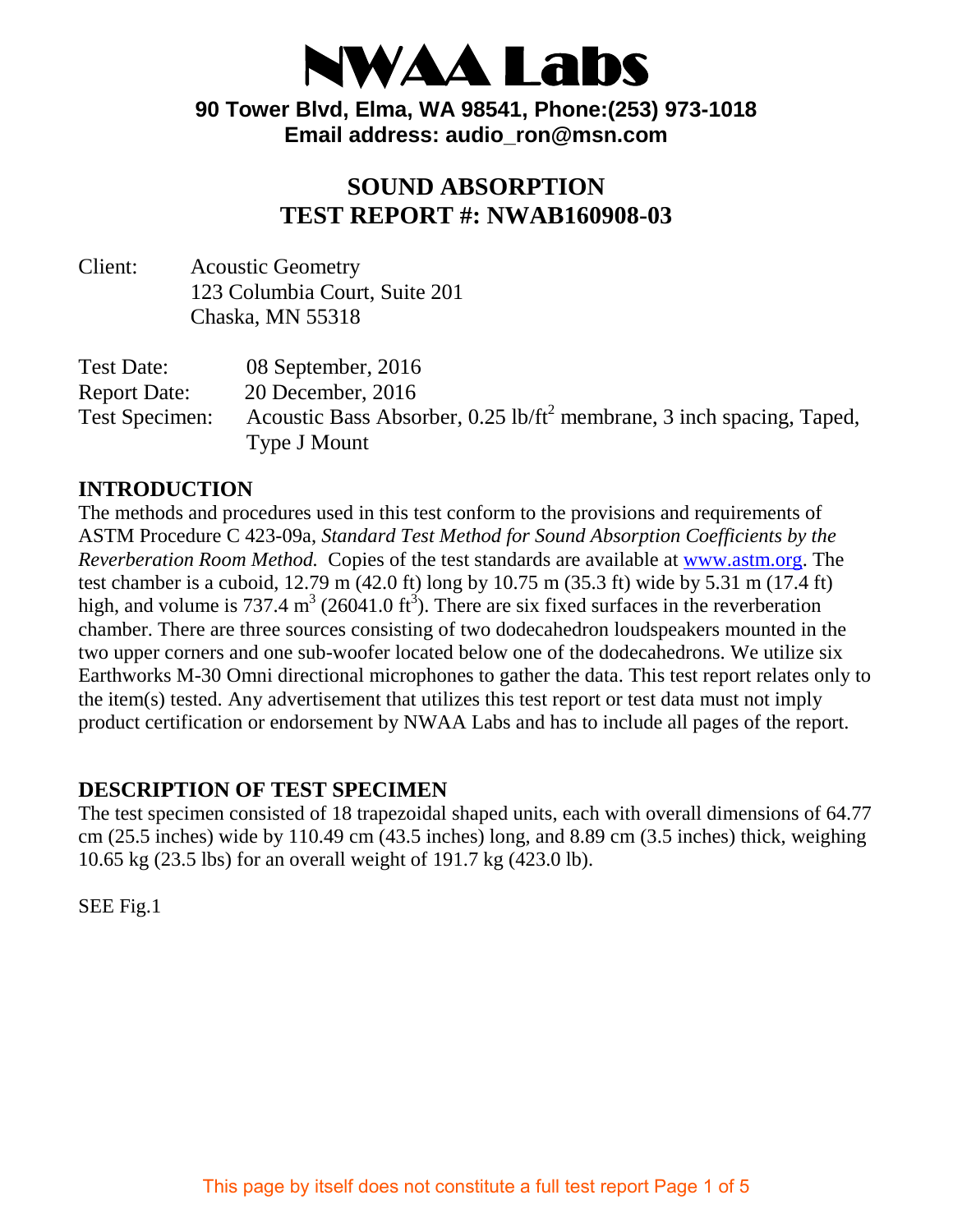

According to the manufacturer each unit consisted of a bowl shaped, plywood case with a 101.6cm (40.0 in.) by 48.26 cm (19 in.) by 5.08 cm (2.0 in.) pad of recycled cotton denim material placed against the interior rear panel. The front of the unit was covered by a slide-in frame of aluminum enclosing mass loaded vinyl with a mass weight of 0.25 lbs/ft<sup>2</sup>. The units were painted black.

The units were then mounted to a vertical frame made of Unistrut in a 90 degree format shown in fig 2.



Fig 2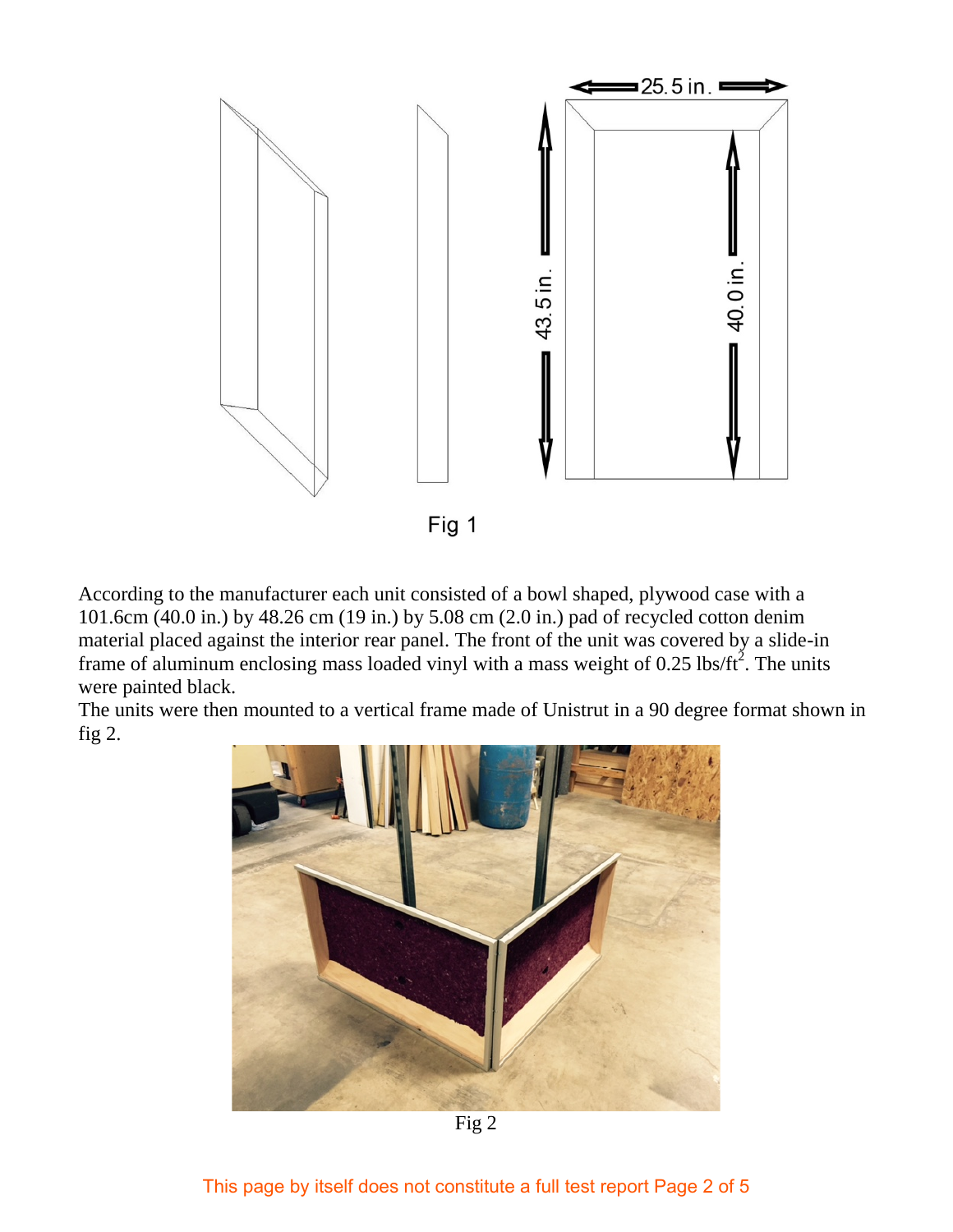The units were stacked 3 high on each side of the array as in Fig 3



Three of these arrays were assembled and placed in three different corners of the test chamber with a nominal spacing of 3 inches from the vertical walls of the chamber to the front faces of the units. See Fig 4

The overall sample had an operable surface area of  $12.8 \text{ m}^2$  (138.65 ft<sup>2</sup>). The mass loaded frames had a total weight of 15.74 kg (34.67 lbs). This made the overall weight of the sample 207.44 kg (457.66 lbs).

Test results are on the following pages.

 Submitted by, NWAA Labs Inc

 $\mathbb{Z}$  days

 Ron Sauro NWAA Labs Inc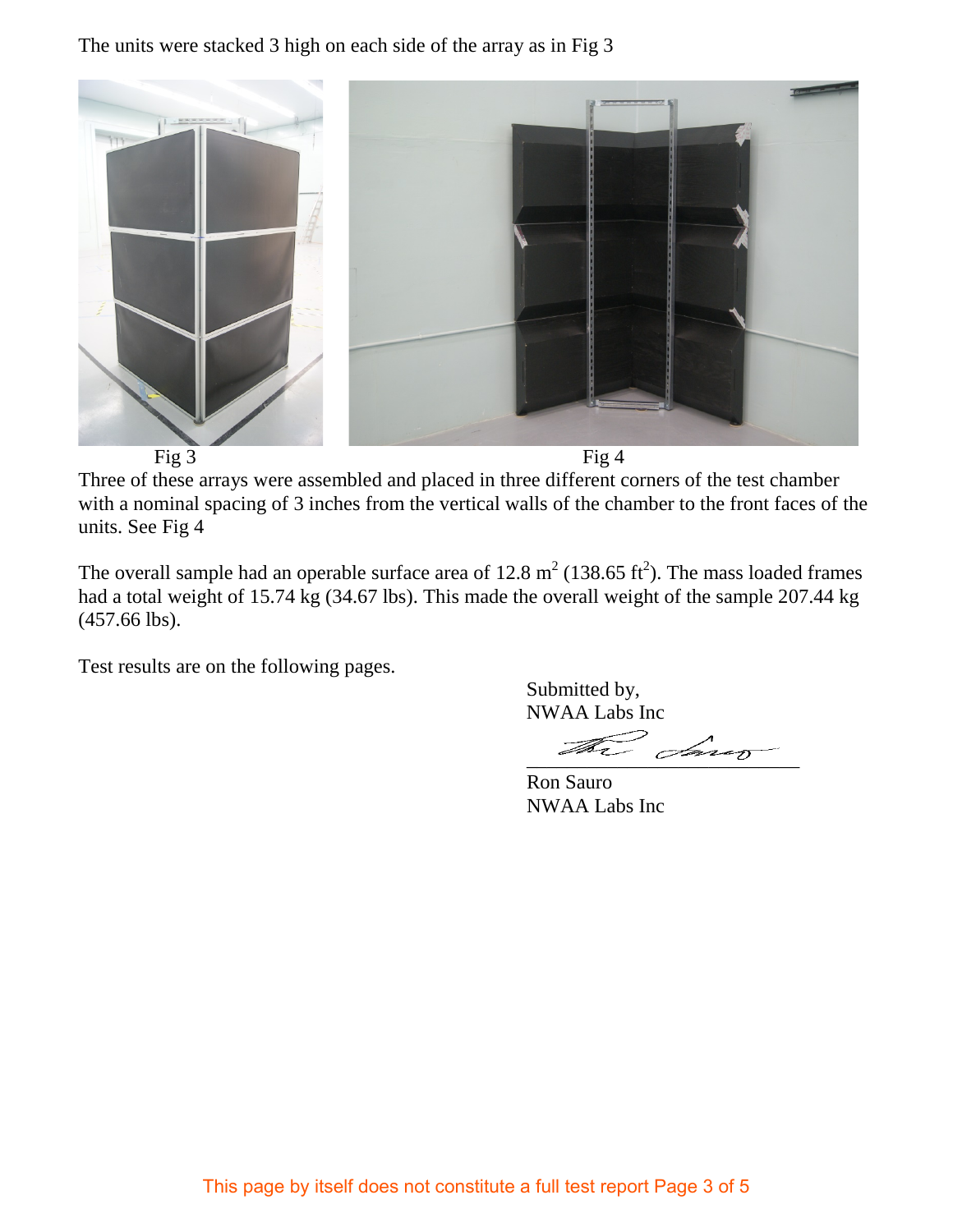## NWAA Labs, Inc.

90 Tower Blvd, Elma, WA 98541 (253)-973-1018

| Test #                            | NWAB160908-03 |
|-----------------------------------|---------------|
| <b>Test Date:</b>                 | $8-Sep-16$    |
| <b>Mounting per ASTM E795-00:</b> | J Mount       |
| Area Tested: M <sup>2</sup>       | 12.5          |
| Temperature: <sup>o</sup> C       | 23            |
| Barometer: pa                     | 101900        |
| <b>Humidity: %</b>                | 67            |

| ן טט־טעטו שר |            |      |
|--------------|------------|------|
| 8-Sep-16     | <b>NRC</b> | 0.25 |
| J Mount      |            |      |
| 12.5         | <b>SAA</b> | 0.24 |

| AcBassAbsbr-0,25Density,3in,Taped |             |                   |            |  |
|-----------------------------------|-------------|-------------------|------------|--|
| Frequency                         | Absorption  | Absorption        | Absorption |  |
| (Hz)                              | Coefficient | (m <sup>2</sup> ) | (sabins)   |  |
| 40Hz                              | 0.00        | 0.00              | 0.00       |  |
| 50Hz                              | 0.29        | 3.61              | 38.90      |  |
| 63Hz                              | 0.00        | 0.00              | 0.00       |  |
| 80Hz                              | 0.71        | 8.92              | 96.00      |  |
| 100Hz                             | 0.99        | 12.34             | 132.80     |  |
| 125Hz                             | 0.77        | 9.58              | 103.10     |  |
| 160Hz                             | 0.63        | 7.87              | 84.70      |  |
| 200Hz                             | 0.50        | 6.25              | 67.30      |  |
| 250Hz                             | 0.38        | 4.78              | 51.50      |  |
| 315Hz                             | 0.38        | 4.79              | 51.60      |  |
| 400Hz                             | 0.31        | 3.88              | 41.70      |  |
| 500Hz                             | 0.25        | 3.13              | 33.70      |  |
| 630Hz                             | 0.24        | 2.99              | 32.20      |  |
| 800Hz                             | 0.17        | 2.18              | 23.50      |  |
| 1000Hz                            | 0.16        | 1.97              | 21.20      |  |
| 1250Hz                            | 0.14        | 1.80              | 19.30      |  |
| 1600Hz                            | 0.15        | 1.85              | 19.90      |  |
| 2000Hz                            | 0.13        | 1.66              | 17.80      |  |
| 2500Hz                            | 0.11        | 1.44              | 15.40      |  |
| 3150Hz                            | 0.11        | 1.43              | 15.40      |  |
| 4000Hz                            | 0.09        | 1.18              | 12.70      |  |
| 5000Hz                            | 0.05        | 0.68              | 7.30       |  |
| 6300Hz                            | 0.04        | 0.50              | 5.40       |  |
| 8000Hz                            | 0.00        | 0.00              | 0.00       |  |
| 10000Hz                           | 0.00        | 0.00              | 0.00       |  |